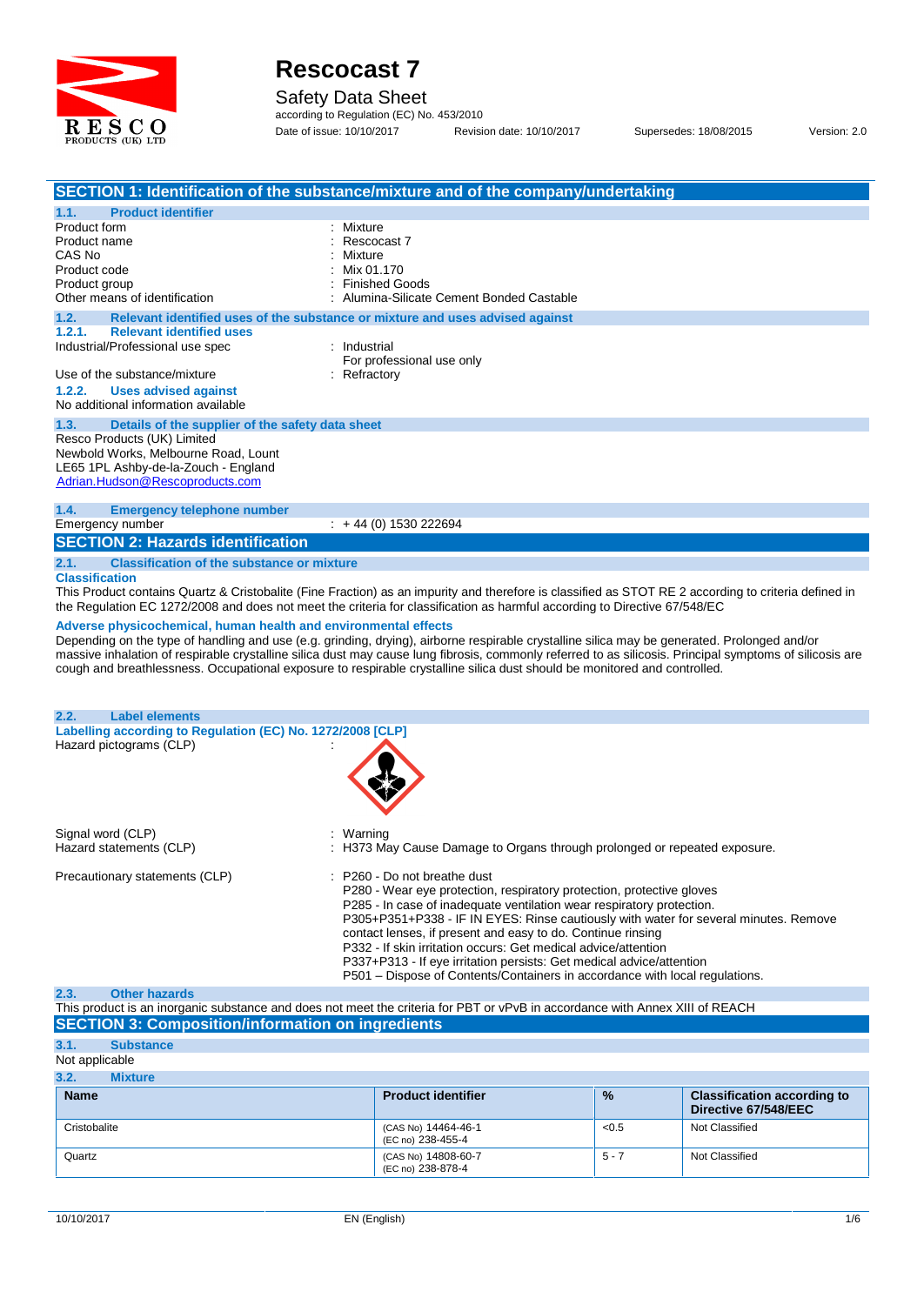Safety Data Sheet

according to Regulation (EC) No. 453/2010

| Name                                                                                                                                                 | <b>Product identifier</b>                                                                                                                                                                                                     | %       | <b>Classification according to</b><br><b>Regulation (EC) No.</b><br>1272/2008 [CLP] |
|------------------------------------------------------------------------------------------------------------------------------------------------------|-------------------------------------------------------------------------------------------------------------------------------------------------------------------------------------------------------------------------------|---------|-------------------------------------------------------------------------------------|
| Cristobalite                                                                                                                                         | (CAS No) 14464-46-1<br>(EC no) 238-455-4                                                                                                                                                                                      | < 0.5   | STOT RE 2                                                                           |
| Quartz                                                                                                                                               | (CAS No) 14808-60-7                                                                                                                                                                                                           | $5 - 7$ | STOT RE 2                                                                           |
|                                                                                                                                                      | (EC no) 238-878-4                                                                                                                                                                                                             |         |                                                                                     |
| Contains between 1% and 10% of Quartz / Cristobalite (Fine Fraction) which is classified as STOT RE 2<br><b>SECTION 4: First aid measures</b>        |                                                                                                                                                                                                                               |         |                                                                                     |
| 4.1.<br><b>Description of first aid measures</b>                                                                                                     |                                                                                                                                                                                                                               |         |                                                                                     |
| First-aid measures general                                                                                                                           | : Never give anything by mouth to an unconscious person. If you feel unwell, seek medical                                                                                                                                     |         |                                                                                     |
| First-aid measures after inhalation                                                                                                                  | advice (show the label where possible).<br>Remove person to fresh air and keep comfortable for breathing. Allow victim to breathe fresh                                                                                       |         |                                                                                     |
| First-aid measures after skin contact                                                                                                                | air. Allow the victim to rest.<br>Wash with plenty of soap and water.                                                                                                                                                         |         |                                                                                     |
| First-aid measures after eye contact                                                                                                                 | IF IN EYES: Rinse cautiously with water for several minutes. Remove contact lenses, if present                                                                                                                                |         |                                                                                     |
| First-aid measures after ingestion                                                                                                                   | and easy to do. Continue rinsing. Rinse eyes with water as a precaution.<br>: Rinse mouth. Do NOT induce vomiting. Obtain emergency medical attention. Call a poison<br>centre or a doctor if you feel unwell.                |         |                                                                                     |
| 4.2.<br>Most important symptoms and effects, both acute and delayed                                                                                  |                                                                                                                                                                                                                               |         |                                                                                     |
| Symptoms/injuries after inhalation                                                                                                                   | : Danger of serious damage to health by prolonged exposure through inhalation.                                                                                                                                                |         |                                                                                     |
| Symptoms/injuries after skin contact<br>Symptoms/injuries after eye contact                                                                          | Causes skin irritation.<br>: Causes eye irritation.                                                                                                                                                                           |         |                                                                                     |
| 4.3.<br>Indication of any immediate medical attention and special treatment needed                                                                   |                                                                                                                                                                                                                               |         |                                                                                     |
| No additional information available                                                                                                                  |                                                                                                                                                                                                                               |         |                                                                                     |
| <b>SECTION 5: Firefighting measures</b>                                                                                                              |                                                                                                                                                                                                                               |         |                                                                                     |
| 5.1.<br><b>Extinguishing media</b><br>Suitable extinguishing media                                                                                   | : Use extinguishing media appropriate for surrounding fire.                                                                                                                                                                   |         |                                                                                     |
| Unsuitable extinguishing media                                                                                                                       | : No unsuitable extinguishing media known.                                                                                                                                                                                    |         |                                                                                     |
| 5.2.<br>Special hazards arising from the substance or mixture                                                                                        |                                                                                                                                                                                                                               |         |                                                                                     |
| Fire hazard                                                                                                                                          | : Not flammable.                                                                                                                                                                                                              |         |                                                                                     |
| Explosion hazard<br>Hazardous decomposition products in case of                                                                                      | : None.<br>: None.                                                                                                                                                                                                            |         |                                                                                     |
| fire                                                                                                                                                 |                                                                                                                                                                                                                               |         |                                                                                     |
| 5.3.<br><b>Advice for firefighters</b>                                                                                                               |                                                                                                                                                                                                                               |         |                                                                                     |
| Firefighting instructions                                                                                                                            | : Exercise caution when fighting any chemical fire. Prevent fire-fighting water from entering                                                                                                                                 |         |                                                                                     |
| Protection during firefighting                                                                                                                       | environment.<br>Do not enter fire area without proper protective equipment, including respiratory protection. Do<br>not attempt to take action without suitable protective equipment. Self-contained breathing                |         |                                                                                     |
| <b>SECTION 6: Accidental release measures</b>                                                                                                        | apparatus. Complete protective clothing.                                                                                                                                                                                      |         |                                                                                     |
| 6.1.<br>Personal precautions, protective equipment and emergency procedures                                                                          |                                                                                                                                                                                                                               |         |                                                                                     |
| 6.1.1.<br>For non-emergency personnel                                                                                                                |                                                                                                                                                                                                                               |         |                                                                                     |
| Emergency procedures                                                                                                                                 | : Do not breathe dust. Avoid airborne dust generation, wear personal protective equipment in<br>compliance with national legislation.                                                                                         |         |                                                                                     |
| 6.1.2.<br>For emergency responders                                                                                                                   | Do not attempt to take action without suitable protective equipment. Equip clean-up crew with                                                                                                                                 |         |                                                                                     |
| Protective equipment                                                                                                                                 | proper protection. For further information refer to section 8: "Exposure controls/personal<br>protection".                                                                                                                    |         |                                                                                     |
| Emergency procedures                                                                                                                                 | Ventilate area.                                                                                                                                                                                                               |         |                                                                                     |
| 6.2.<br><b>Environmental precautions</b>                                                                                                             |                                                                                                                                                                                                                               |         |                                                                                     |
| Avoid release to the environment. Prevent entry to sewers and public waters.                                                                         |                                                                                                                                                                                                                               |         |                                                                                     |
| 6.3.<br>Methods and material for containment and cleaning up<br>Methods for cleaning up                                                              | Avoid dry sweeping and use water spraying or vacuum cleaning systems to prevent airborne<br>dust generation. Wear personal protective equipment in compliance with national legislation.                                      |         |                                                                                     |
| Other information                                                                                                                                    | : Dispose of materials or solid residues at an authorized site.                                                                                                                                                               |         |                                                                                     |
| 6.4.<br><b>Reference to other sections</b><br>See Heading 8. Exposure controls and personal protection. For further information refer to section 13. |                                                                                                                                                                                                                               |         |                                                                                     |
| <b>SECTION 7: Handling and storage</b>                                                                                                               |                                                                                                                                                                                                                               |         |                                                                                     |
| <b>Precautions for safe handling</b><br>7.1.                                                                                                         |                                                                                                                                                                                                                               |         |                                                                                     |
| Precautions for safe handling                                                                                                                        | Ensure good ventilation of the work station. Wear personal protective equipment. Do not handle<br>until all safety precautions have been read and understood. Avoid raising dust. Avoid contact                               |         |                                                                                     |
|                                                                                                                                                      | with skin and eyes. Do not breathe dust.                                                                                                                                                                                      |         |                                                                                     |
| Hygiene measures                                                                                                                                     | Wash hands and other exposed areas with mild soap and water before eating, drinking or<br>smoking and when leaving work. Do not eat, drink or smoke when using this product. Always<br>wash hands after handling the product. |         |                                                                                     |
| Conditions for safe storage, including any incompatibilities<br>7.2.                                                                                 |                                                                                                                                                                                                                               |         |                                                                                     |
| Storage conditions                                                                                                                                   | Store this product in a dry location where it can be protected from the elements.                                                                                                                                             |         |                                                                                     |
| Incompatible products                                                                                                                                | Strong bases. Strong acids.                                                                                                                                                                                                   |         |                                                                                     |
| 10/10/2017                                                                                                                                           | EN (English)                                                                                                                                                                                                                  |         | 2/6                                                                                 |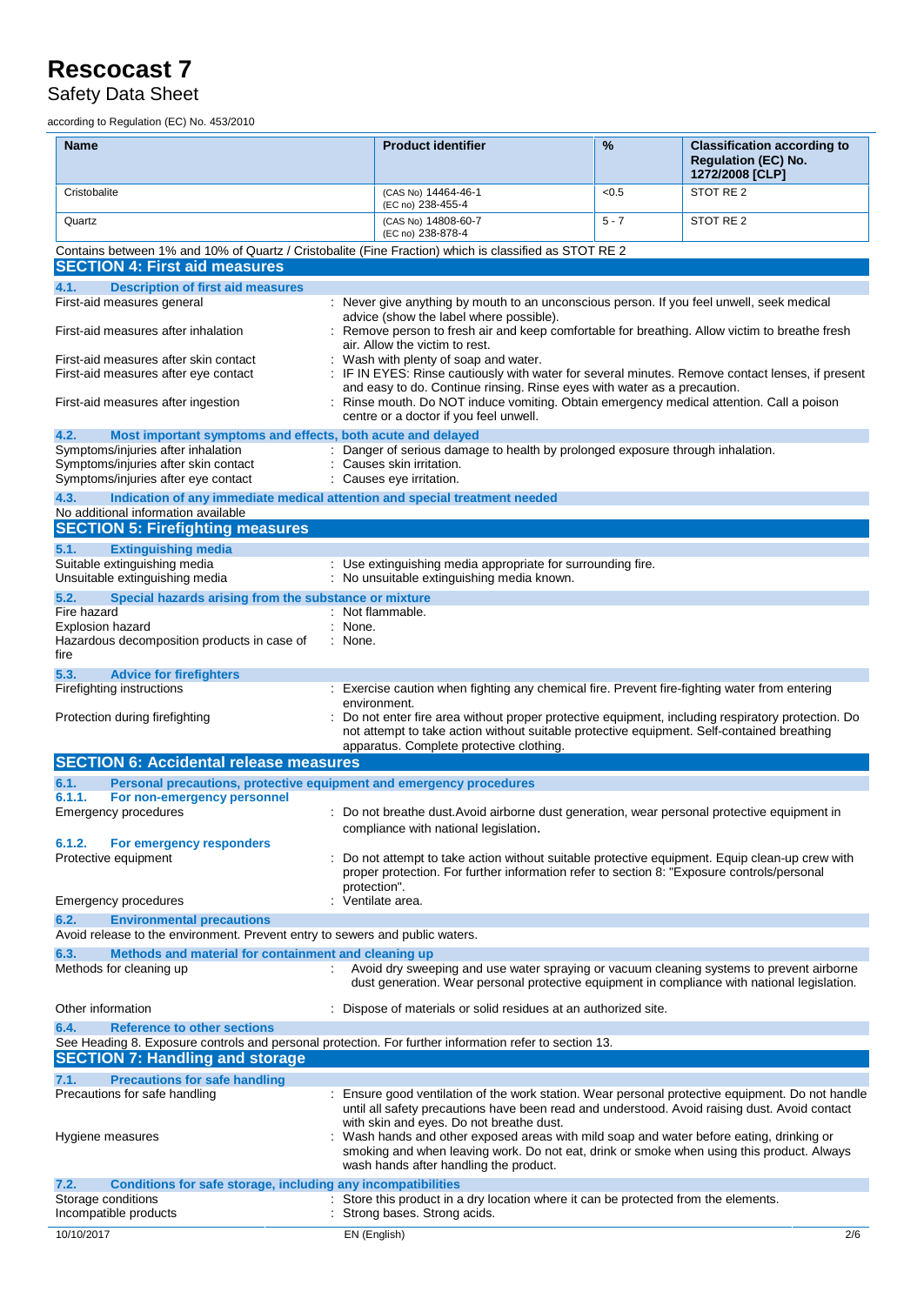Safety Data Sheet

according to Regulation (EC) No. 453/2010

Incompatible materials **incompatible materials incompatible materials incompatible materials** 

**7.3. Specific end use(s)**

If you require advice on specific uses, please contact your supplier or check the Good Practice Guide referred to in section 16.

#### **SECTION 8: Exposure controls/personal protection**

| 8.1.<br><b>Control parameters</b> |                                      |                                          |
|-----------------------------------|--------------------------------------|------------------------------------------|
| Quartz (14808-60-7)               |                                      |                                          |
| Belgium                           | Limit value $(mg/m3)$                | $0.1$ mg/m <sup>3</sup>                  |
| France                            | VME (mg/m <sup>3</sup> )             | 0.1A                                     |
| Sweden                            | AFS 2011:18 LLV (mg/m <sup>3</sup> ) | mg/m <sup>3</sup> respirable dust<br>0.1 |
| Norway                            | Limit value $(mg/m3)$                | $0.1$ mg/m <sup>3</sup>                  |
| United Kingdom                    | WEL TWA (mg/m <sup>3</sup> )         | 0.1R                                     |
| Germany                           | MAK OEL $(mg/m3)$                    | Note $(1)$                               |
| Italy                             | ACGIH TLV (mg/m <sup>3</sup> )       | $0.05$ mg/m <sup>3</sup>                 |
| Spain                             | ITC Limit Value (mg/m <sup>3</sup> ) | $0.1$ mg/m <sup>3</sup>                  |
| <b>Cristobalite (14464-46-1)</b>  |                                      |                                          |
| Belgium                           | Limit value $(mg/m3)$                | $0.05$ mg/m <sup>3</sup>                 |
| France                            | $VME$ (mg/m <sup>3</sup> )           | 0.05A                                    |
| Sweden                            | AFS 2011:18 LLV (mg/m <sup>3</sup> ) | $0.05$ mg/m <sup>3</sup> respirable dust |
| Norway                            | Limit value $(mg/m3)$                | $0.05$ mg/m <sup>3</sup>                 |
| United Kingdom                    | WEL TWA (mg/m <sup>3</sup> )         | 0.1R                                     |
| Germany                           | MAK OEL $(mg/m3)$                    | Note $(1)$                               |
| Italy                             | ACGIH TLV (mg/m <sup>3</sup> )       | $0.05$ mg/m <sup>3</sup>                 |
| Spain                             | ITC Limit Value (mg/m <sup>3</sup> ) | $0.05$ mg/m <sup>3</sup>                 |

Note (1): Germany has no OEL for quartz & cristobalite. Employers are obliged to minimize exposure as much as possible, and to follow certain protective measures.

### **8.2. Exposure controls**

Appropriate engineering controls : Ensure good ventilation of the work station.<br>
Personal protective equipment : Pictogram(s) indicating the obligation of weak

- 
- : Pictogram(s) indicating the obligation of wearing personal protective equipment (PPE).



| Hand protection                 | : Wear protective gloves                                                                  |
|---------------------------------|-------------------------------------------------------------------------------------------|
| Eye protection                  | : Chemical goggles or safety glasses.                                                     |
| Skin and body protection        | : Wear suitable protective clothing                                                       |
| Respiratory protection          | : Wear appropriate mask                                                                   |
| Environmental exposure controls | : Avoid release to the environment.                                                       |
| Other information               | : Do not eat, drink or smoke during use. Avoid Generation of dust when cutting / grinding |
|                                 | installed product.                                                                        |

#### **SECTION 9: Physical and chemical properties 9.1. Information on basic physical and chemical properties** Physical state

| : Not Applicable<br>: Not Applicable    |                   |
|-----------------------------------------|-------------------|
|                                         |                   |
|                                         |                   |
| : None<br>Non flammable                 |                   |
| : No data available                     |                   |
| Not applicable<br>Not applicable        |                   |
| : Not applicable                        |                   |
| $:$ Not applicable                      |                   |
| : Not applicable                        |                   |
| : Not applicable<br>: $>1315^{\circ}$ C |                   |
| : Not applicable                        |                   |
| : No data available                     |                   |
| : Not applicable                        |                   |
| Earthy Odor.                            |                   |
| Brown.                                  |                   |
|                                         | Granular mixture. |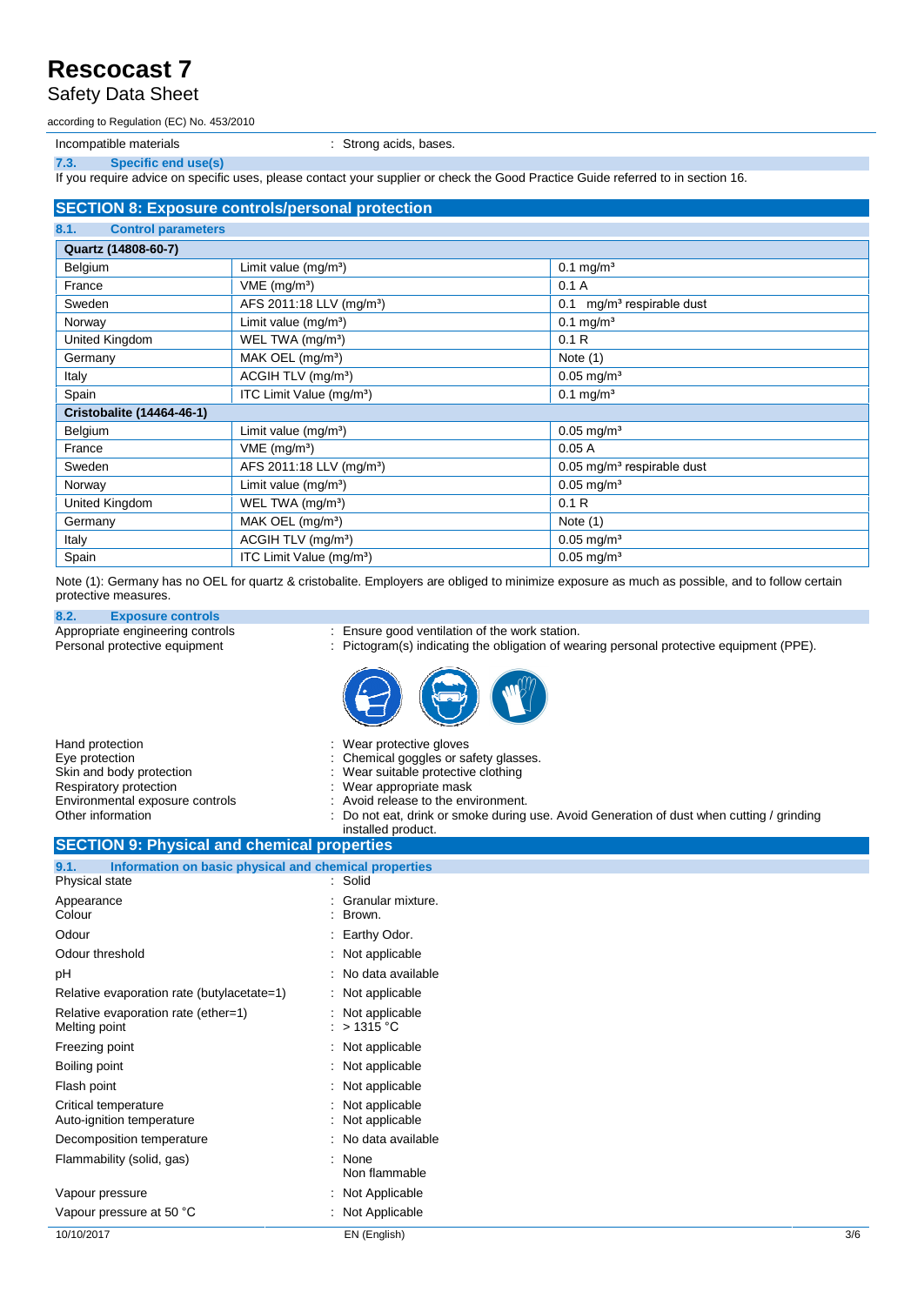#### Safety Data Sheet

| according to Regulation (EC) No. 453/2010             |                                         |
|-------------------------------------------------------|-----------------------------------------|
| Critical pressure<br>Relative vapour density at 20 °C | : Not applicable<br>: No data available |
| Relative density                                      | : No data available                     |
| Solubility                                            | : Water: Slight                         |
| Log Pow                                               | : No data available                     |
| Viscosity, kinematic                                  | : Not applicable                        |
| Viscosity, dynamic                                    | : Not Applicable                        |
| Explosive properties                                  | : No data available                     |
| Oxidising properties                                  | $\therefore$ No data available          |
| <b>Explosive limits</b>                               | : Not applicable                        |
| <b>Other information</b><br>9.2.                      |                                         |

#### No additional information available **SECTION 10: Stability and reactivity 10.1. Reactivity** Hydraulic setting. **10.2. Chemical stability** Not established. **10.3. Possibility of hazardous reactions** Not established. **10.4. Conditions to avoid** Avoid dust formation. **10.5. Incompatible materials** Strong acids. Strong bases. **10.6. Hazardous decomposition products** None. **SECTION 11: Toxicological information 11.1. Information on toxicological effects**

| .<br><b>THOMAGOLOGY CONCOLOGICAL CHUCCLO</b><br>Acute toxicity                 |
|--------------------------------------------------------------------------------|
| Skin corrosion/irritation                                                      |
| Serious eye damage/irritation                                                  |
| Respiratory or skin sensitisation<br>Germ cell mutagenicity<br>Carcinogenicity |
| Reproductive toxicity<br>Specific target organ toxicity (single exposure)      |
| Specific target organ toxicity (repeated<br>exposure)                          |
| Aspiration hazard                                                              |
| Potential adverse human health effects and<br>symptoms                         |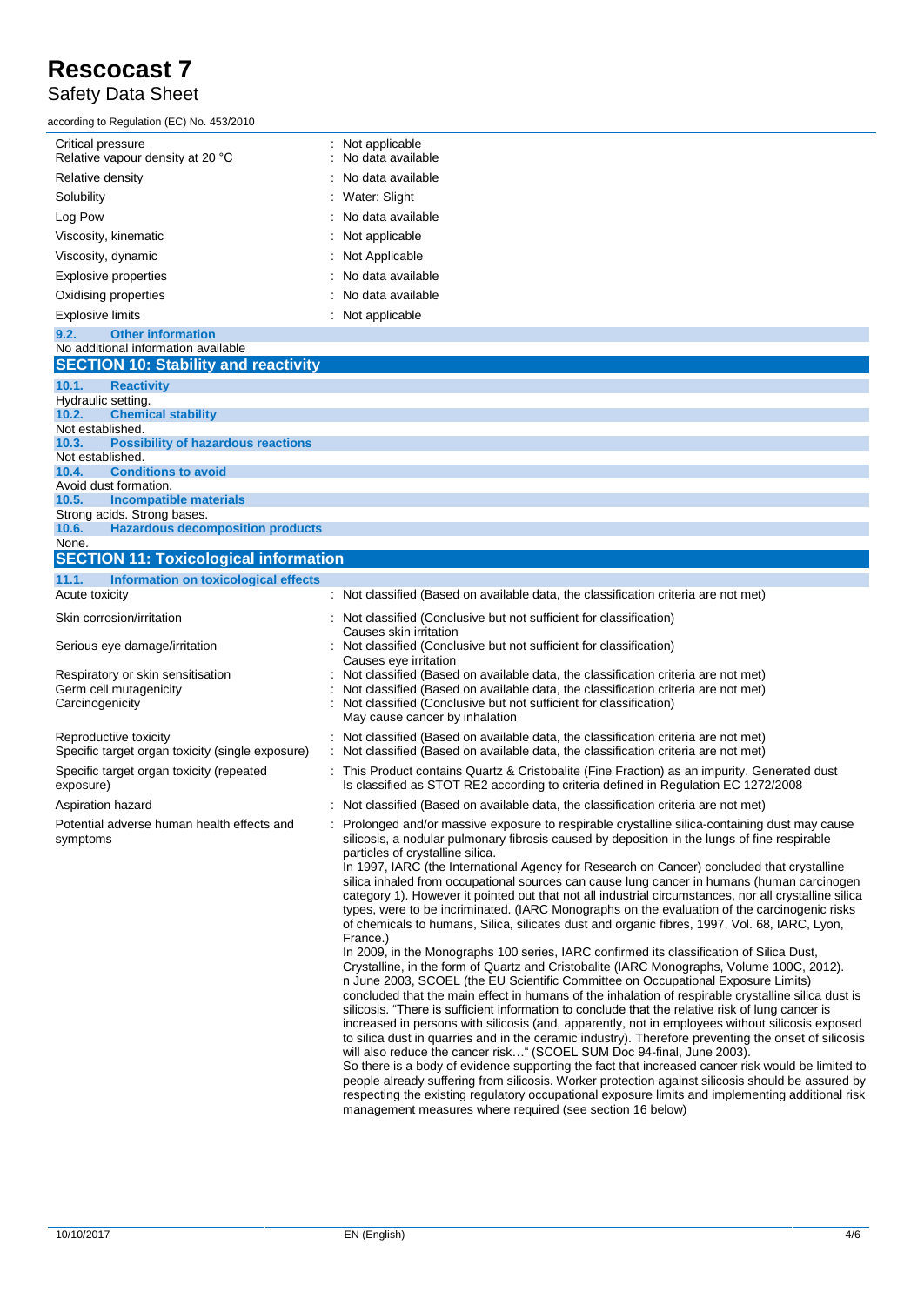#### Safety Data Sheet

according to Regulation (EC) No. 453/2010

| <b>SECTION 12: Ecological information</b>                               |                                                                                                                           |
|-------------------------------------------------------------------------|---------------------------------------------------------------------------------------------------------------------------|
| 12.1.<br><b>Toxicity</b>                                                |                                                                                                                           |
| Ecology - general                                                       | : The product is not considered harmful to aquatic organisms or to cause long-term adverse<br>effects in the environment. |
| <b>Persistence and degradability</b><br>12.2.                           |                                                                                                                           |
| <b>Rescocast 7 (Mixture)</b>                                            |                                                                                                                           |
| Persistence and degradability                                           | Not established.                                                                                                          |
| Quartz (14808-60-7)                                                     |                                                                                                                           |
| Persistence and degradability                                           | Biodegradability: not applicable.                                                                                         |
| Biochemical oxygen demand (BOD)                                         | Not applicable                                                                                                            |
| Chemical oxygen demand (COD)                                            | Not applicable                                                                                                            |
| ThOD                                                                    | Not applicable                                                                                                            |
| BOD (% of ThOD)                                                         | Not applicable                                                                                                            |
| Cristobalite (14464-46-1)                                               |                                                                                                                           |
| Persistence and degradability                                           | Biodegradability: not applicable.                                                                                         |
| Biochemical oxygen demand (BOD)                                         | Not applicable                                                                                                            |
| Chemical oxygen demand (COD)                                            | Not applicable                                                                                                            |
| <b>ThOD</b>                                                             | Not applicable                                                                                                            |
| BOD (% of ThOD)                                                         | Not applicable                                                                                                            |
| 12.3.<br><b>Bioaccumulative potential</b>                               |                                                                                                                           |
| <b>Rescocast 7 (Mixture)</b>                                            |                                                                                                                           |
| Bioaccumulative potential                                               | Not established.                                                                                                          |
| Quartz (14808-60-7)                                                     |                                                                                                                           |
| Log Pow                                                                 | Not applicable                                                                                                            |
| Bioaccumulative potential                                               | No bioaccumulation data available.                                                                                        |
| Cristobalite (14464-46-1)                                               |                                                                                                                           |
| Log Pow                                                                 | Not applicable<br>No bioaccumulation data available.                                                                      |
| Bioaccumulative potential                                               |                                                                                                                           |
| <b>Mobility in soil</b><br>12.4.<br>No additional information available |                                                                                                                           |
| 12.5.<br><b>Results of PBT and vPvB assessment</b>                      |                                                                                                                           |
| No additional information available                                     |                                                                                                                           |
| <b>Other adverse effects</b><br>12.6.<br>Additional information         | : Avoid release to the environment                                                                                        |
| <b>SECTION 13: Disposal considerations</b>                              |                                                                                                                           |
| 13.1.<br><b>Waste treatment methods</b>                                 |                                                                                                                           |
| Waste disposal recommendations                                          | : Dispose in a safe manner in accordance with local/national regulations.                                                 |
| Ecology - waste materials                                               | : Avoid release to the environment.                                                                                       |
| <b>SECTION 14: Transport information</b>                                |                                                                                                                           |
| In accordance with ADR / RID / IMDG / IATA / ADN                        |                                                                                                                           |
| 14.1.<br><b>UN number</b><br>Not regulated for transport                |                                                                                                                           |
| 14.2.<br><b>UN proper shipping name</b>                                 |                                                                                                                           |
| Proper Shipping Name (ADR)                                              | : Not applicable                                                                                                          |
| Proper Shipping Name (IMDG)<br>Proper Shipping Name (IATA)              | Not applicable<br>Not applicable                                                                                          |
| Proper Shipping Name (ADN)                                              | Not applicable                                                                                                            |
| Proper Shipping Name (RID)                                              | Not applicable                                                                                                            |
| 14.3.<br><b>Transport hazard class(es)</b>                              |                                                                                                                           |
| <b>ADR</b><br>Transport hazard class(es) (ADR)<br><b>IMDG</b>           | : Not applicable                                                                                                          |
| Transport hazard class(es) (IMDG)<br><b>IATA</b>                        | : Not applicable                                                                                                          |
| Transport hazard class(es) (IATA)<br><b>ADN</b>                         | : Not applicable                                                                                                          |
| Transport hazard class(es) (ADN)<br><b>RID</b>                          | : Not applicable                                                                                                          |
| Transport hazard class(es) (RID)                                        | : Not applicable                                                                                                          |
| 14.4.<br><b>Packing group</b>                                           |                                                                                                                           |
| Packing group (ADR)<br>Packing group (IMDG)                             | Not applicable<br>Not applicable                                                                                          |
| Packing group (IATA)                                                    | Not applicable                                                                                                            |
| Packing group (ADN)                                                     | Not applicable                                                                                                            |
| Packing group (RID)                                                     | Not applicable                                                                                                            |